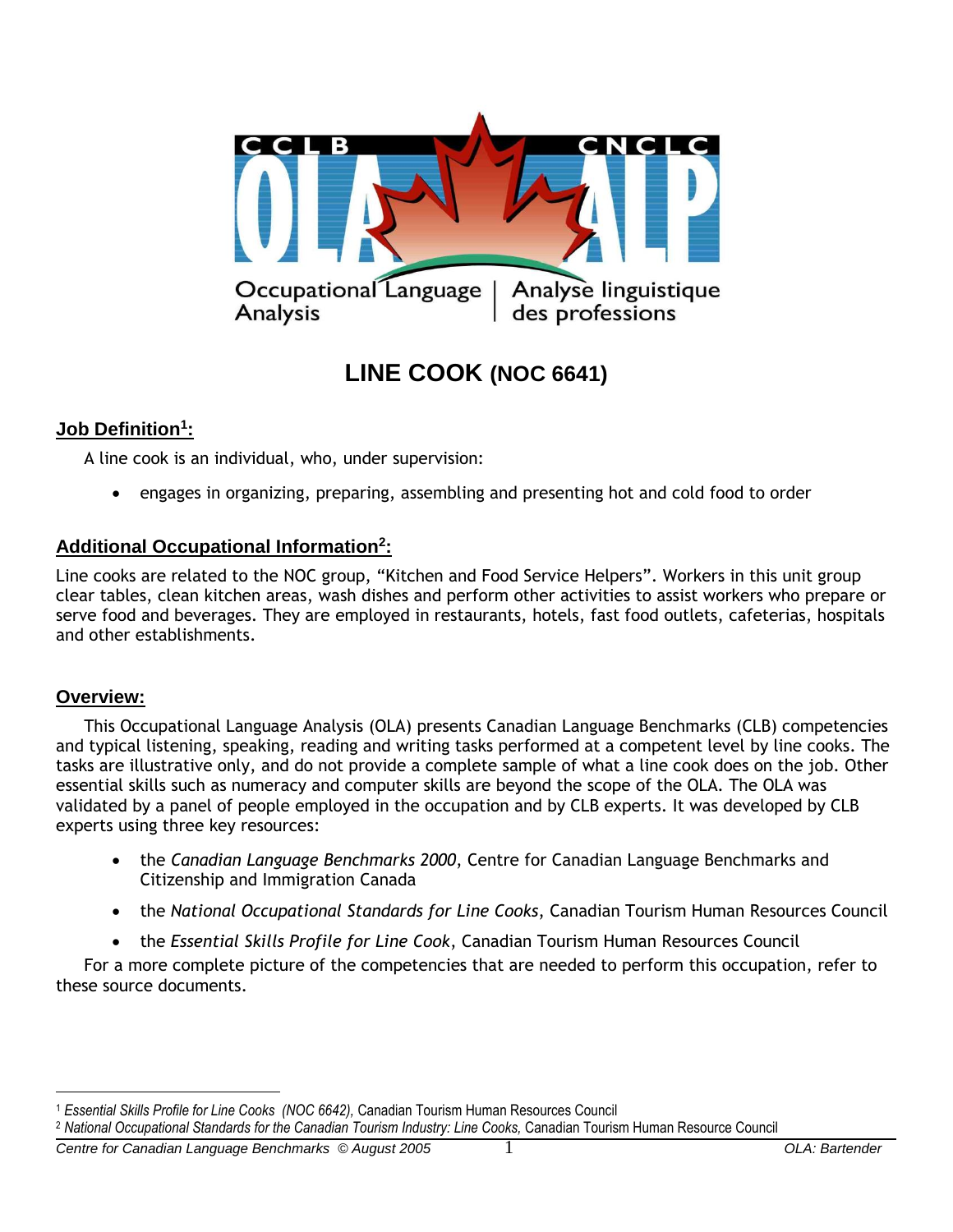# **How to Read this Occupational Language Analysis:**

The titles, numbers and sequence of categories are based on the *Canadian Language Benchmarks 2000*, which address four major skill areas Speaking, Listening, Reading and Writing. CLB competencies (language descriptors) are entered at the left margin and followed by a number indicating the benchmark level (1 – 12) for each competency. Sample occupational tasks (work/task descriptors)drawn from the Essential Skills Profile or the National Occupational Standards are indented and italicized underneath each competency and referenced to their source, as follows:

| <b>Task Source</b>                              | <b>Reference</b>                                   | <b>Example</b>                                                                        |
|-------------------------------------------------|----------------------------------------------------|---------------------------------------------------------------------------------------|
| <b>Essential Skills Profile</b>                 | $ES +$ the first letters of the profile<br>section | (ES-DU) = Essential Skills Profile, Document Use section                              |
| <b>National Occupational</b><br><b>Standard</b> | $NOS + the section/subsection$                     | (NOS-B2.5) = National Occupational Standard, Major<br>Category B, Skill 2; Subskill 5 |

# **Comparative Ratings:**

The following chart compares typical and most complex essential skills ratings for line cooks, based on the Essential Skills Profile, to the corresponding range of CLB ratings, as suggested in the *Canadian Language Benchmarks and Essential Skills Comparative Framework<sup>1</sup>* . These are general ranges and there may be some language tasks that fall outside of this range.

| <b>Skill Area</b> | <b>Typical</b>          |            | <b>Most Complex</b>     |            |
|-------------------|-------------------------|------------|-------------------------|------------|
|                   | <b>Essential Skills</b> | <b>CLB</b> | <b>Essential Skills</b> | <b>CLB</b> |
| Speaking          | $1 - 2$                 | $5 - 8$    |                         | $6 - 8$    |
| Listening         | $1 - 7$                 | $5 - 8$    |                         | $7 - 8$    |
| <b>Reading</b>    | $1 - 7$                 | $3 - 6$    |                         | $9 - 10$   |
| Writing           | 1 - 1                   | 4 - 5      |                         | $6 - 7$    |

# **Common Conditions of Communication:**

| <b>Condition</b> | <b>Description</b>                                                                        |
|------------------|-------------------------------------------------------------------------------------------|
| Purpose          | - taking/giving direction, working as part of a team, providing indirect customer service |
| Audience         | - co-workers, supervisors, customers, delivery/service personnel                          |
| Context          | - immediate, familiar, varied, may be at accelerated pace, stressful, fast-paced, noisy   |
| <b>Topic</b>     | - familiar, may be repetitive, complex, detailed, explicit; may be specialized            |
| Mode             | $-$ in person                                                                             |

 $\overline{a}$ <sup>1</sup> *Canadian Language Benchmarks and Essential Skills Comparative Framework,* Centre for Canadian Language Benchmarks 2005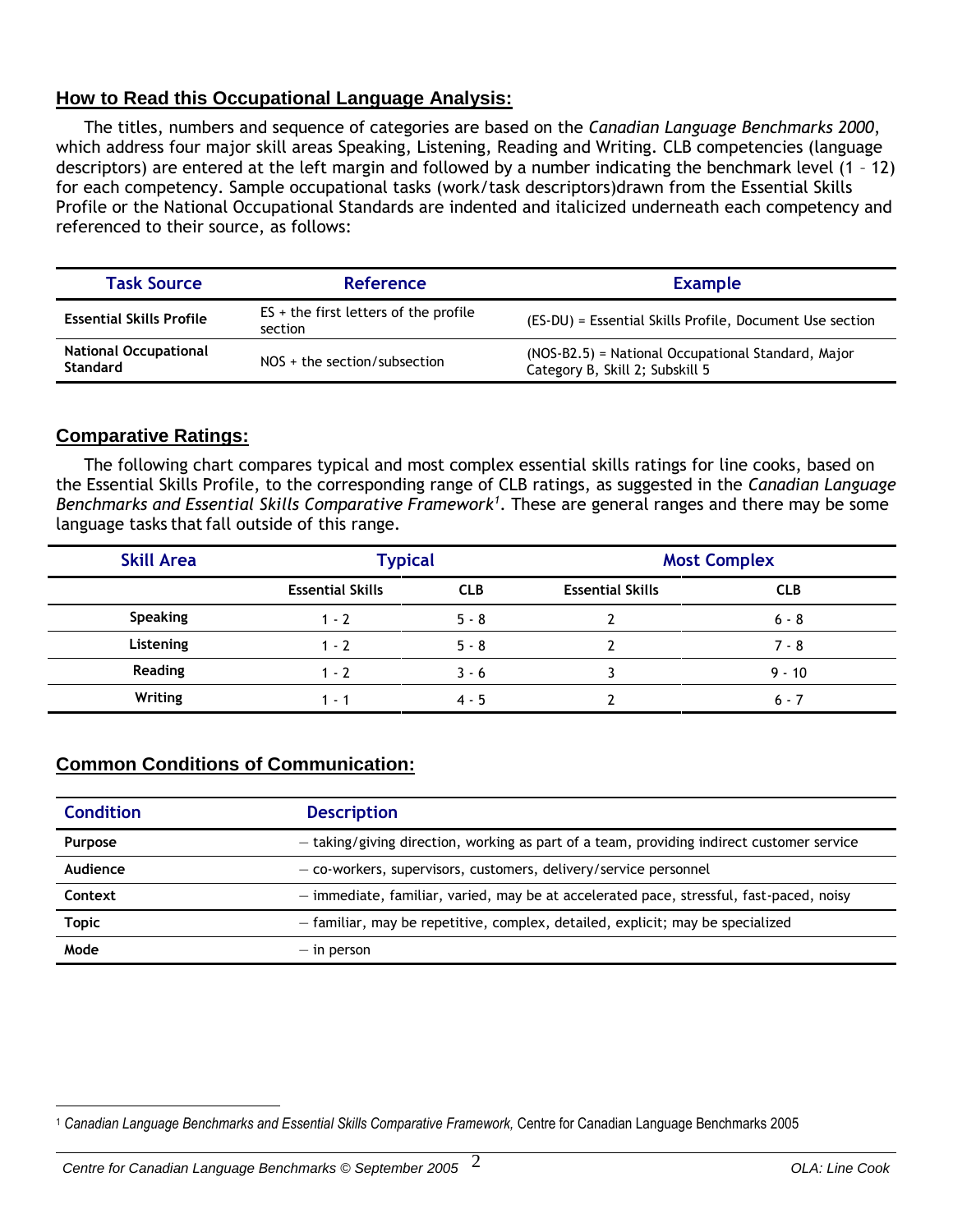# **I. Social Interaction**

### **Interpersonal Competencies**

#### **Greet, introduce self and ask about the other person. (CLB 3)**

*interact with customers/clients/public; suppliers, servicers to greet (ES-OC)*

#### **Open, close and respond to short casual small talk. (CLB 4)**

*be courteous, e.g. say 'please' and' thank you' (NOS-A3.3))* 

#### **Comfort and reassure a person in distress. (CLB 8)**

*interact with customers/clients/public to reassure./comfort (ES-OC)*

#### **Conversation Management**

#### **Confirm own comprehension. (CLB 7)**

- *may encounter problems caused by miscommunication in their noisy working environment. They must then clarify the information (ES-TS)*
- *confirm facts and clarify message: paraphrase; ask questions (NOS-A4.5)*

#### **Use a variety of strategies to keep conversation going. (CLB 8)**

- *speak clearly and naturally; use expressive tone of voice; pace speech, e.g. do not speak too slowly or too quickly; adjust words to style and needs of listener, e.g. consider age, degree of formality, impact of message (NOS-A4.4)*
- *interact with customers/clients/public to entertain (ES-OC)*

#### **Encourage others to participate. (CLB 8)**

*ensure message is understood, e.g. ask open-ended questions, explain local dialect and expressions (NOS-A4.4)* 

#### **Phone Competencies**

No communication tasks for this category were found in the source documents. These tasks may, in fact, exist for this occupation and will require individual assessment in each work context.

# **II. Instructions**

#### **Give a set of instructions dealing with simple daily actions and routines where the steps are not presented as a point-form sequence of single clauses. (CLB 6)**

- *interact with those they supervise or direct to provide information, explanation, direction (ES-OC)*
- *interact with supervisor, manager, suppliers, servicers to provide information, explanation, direction (ES-OC)*

# **III. Suasion (Getting Things Done)**

#### **Ask and grant permission. (CLB 3)**

*consult supervisor before taking breaks (NOS-A3.3)* 

#### **Ask for, offer, and accept assistance. (CLB 3)**

*ask for help when they need it (NOS-A3.6)* 

#### **Request, accept or reject goods or services, assistance or offer in a service or sales situation. (CLB 4)**

- *follow instructions for use and maintenance of equipment: ask for assistance, if necessary (NOS-B3.2)*
- *report to supervisor: meat, fish, seafood or poultry, that is: slimy, smelly, showing signs of rodent or insect attack (NOS-D2.1)*
- *report to supervisor: canned goods that are: dented, rusted, leaking, bulging (NOS-D2.1)*

#### **Call for emergency assistance. (CLB 5)**

 *call emergency authority; provide requested information; give address twice; follow instructions, e.g. evacuate building (NOS-B3.8)*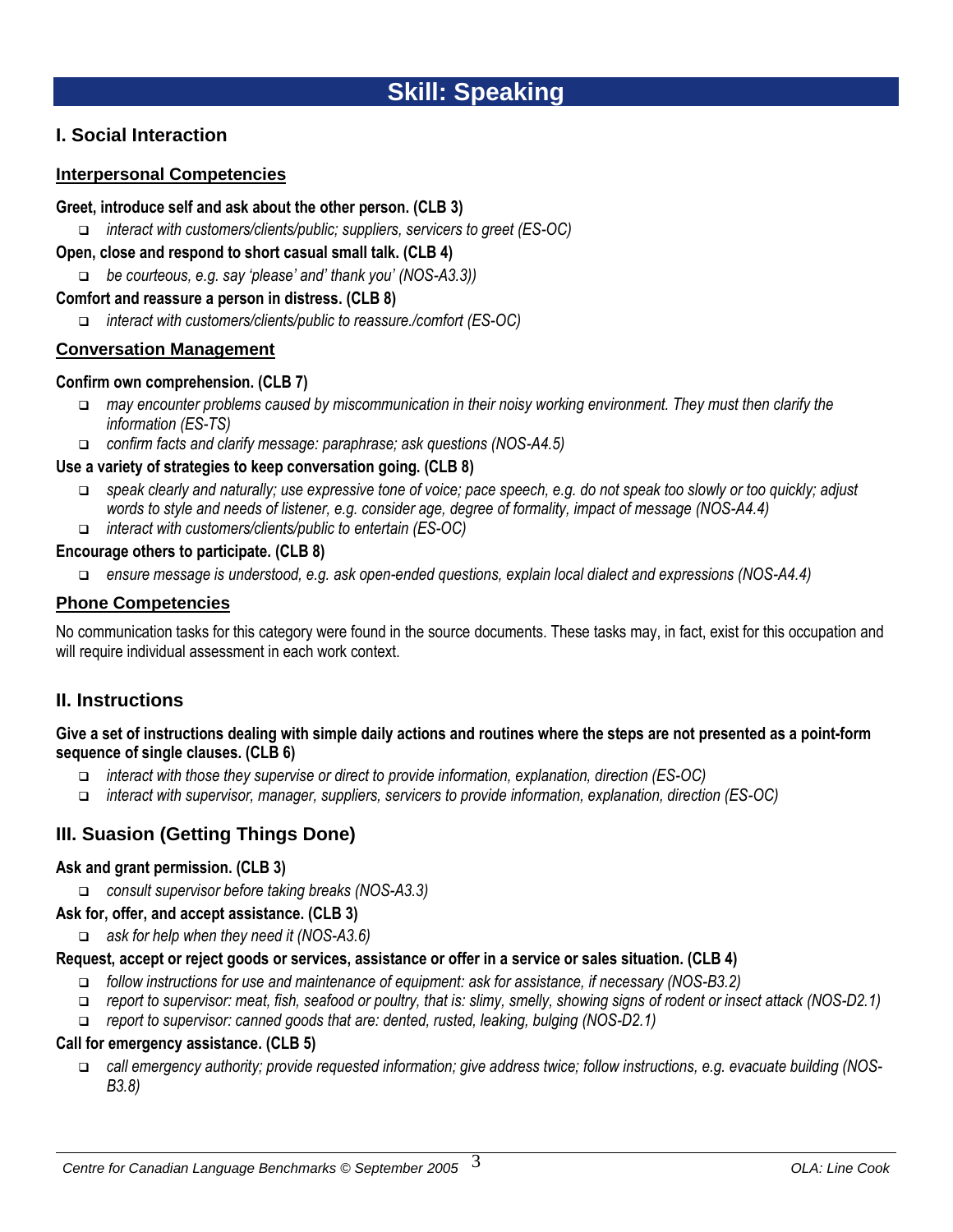#### **Make a simple formal suggestion; provide reason. (CLB 6)**

- *offer assistance to team members when help is needed, if possible (NOS-A3.6)*
- *report required repairs as soon as possible, e.g. door latches or springs that do not tightly seal door, broken rubber door seals (NOS-D3.1)*

#### **Request a word. Ask for and respond to recommendations or advice. (CLB 7)**

*talk about work-related pressures, e.g. communicate with supervisor, team members (NOS-A5.2)* 

#### **Make an extended suggestion on how to solve an immediate problem or make an improvement. (CLB 7)**

- *handle customer complaints, using their own judgment and company policy to resolve issues (ES-TS)*
- *interact with co-workers to instruct, instill understanding, knowledge (ES-OC)*

#### **Indicate problems and solutions in a familiar area. (CLB 8)**

- *recognize and report unsafe or damaged equipment, e.g. to supervisor (NOS-B3.2)*
- *notify supervisor of damaged electrical equipment, e.g. frayed cords, damaged plugs, broken light bulbs (NOS-B3.3)*
- *take appropriate action if quality is unacceptable when receiving, preparing or cooking food, e.g. refuse delivery, notify supervisor (NOS-D1.1)*

# **IV. Information**

#### **Presentations**

#### **Express immediate and future needs, wants, plans. (CLB 3)**

- *inform supervisor of [fire] extinguisher use, regardless of amount used (NOS-B2.3)*
- *provide/receive information, explanation, direction (ES-OC)*

#### **Describe a simple process. (CLB 6)**

- *respond to customer inquiries about particular menu items, including questions about ingredients to which the customer is allergic (ES-OC)*
- *provide list of ingredients to customer when asked: never guess if unsure what ingredients are: discuss with supervisor or recommend another product to guest (NOS-E1.1)*
- *present information to a small group to instruct, instill understanding, knowledge (ES-OC)*

#### **Interaction One-on-One**

#### **Ask for and provide information related to routine daily activities (e.g., personal, family, others, work). (CLB 5)**

- *communicate with other food service workers to clarify orders (ES-OC)*
- *be patient, e.g. be calm and empathetic when working with new staff that may need extra time to learn (NOS-A3.3)*
- *report to supervisor any food products which are questionable, e.g. over-ripe fruit, smelly meat, food damaged by rodents (NOS-D3.1)*

#### **Ask for and provide information in an interview related to daily activities. (CLB 6)**

- *ensure that they understand policies: ask supervisor (NOS-A2.3)*
- *communicate effectively, e.g. speak clearly (NOS-A3.3)*
- *report maintenance needs to supervisor, for example: unsafe chairs and tables, splintered or rough surface etc (NOS-B3.1)*

#### **Ask for and provide detailed information related to personal needs, varied daily activities and routine work requirements. (CLB 7)**

*be enthusiastic, e.g. seek new duties when work is completed (NOS-A3.3)* 

#### **Ask for and/or provide detailed information related to personal needs, varied daily activities and routine work requirements. (CLB 8)**

- *be willing to learn, e.g. be open to suggestions that will help you do your job better (NOS-A3.3)*
- *assist in process of receiving food: notify supervisor in event of discrepancies (NOS-D2,1)*
- *report low stock levels (NOS-D3.1)*
- *share information and skills (NOS-A3.6)*

#### **Provide, obtain and discuss detailed complex information and opinions with an individual in a peer or superior relationship in order to coordinate work train in established procedures, delegate, solve a problem or conflict, or make a decision. (CLB 10)**

*interact with co-workers to negotiate, resolve conflict (ES-OC)*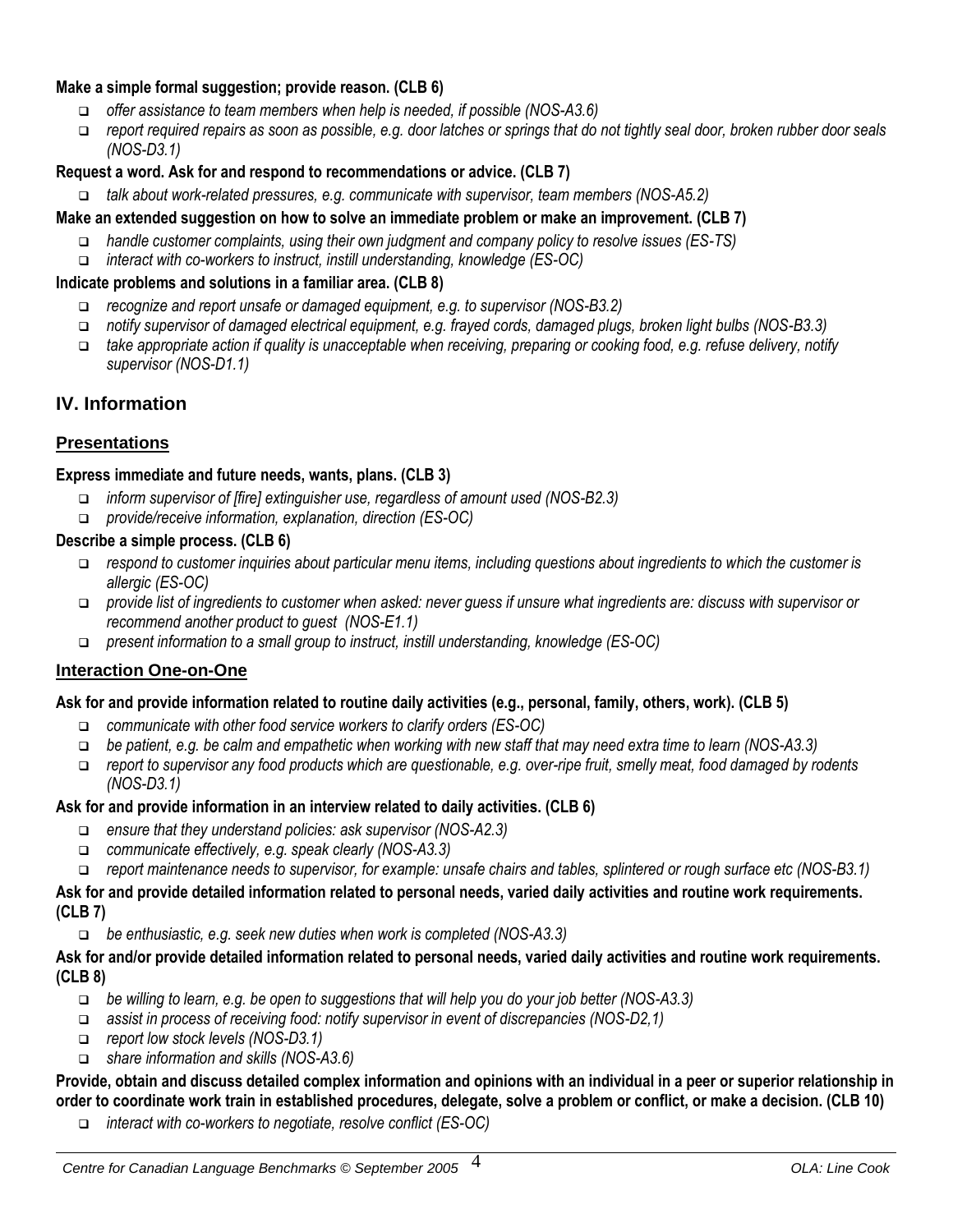#### **Interaction in a Group**

#### **Participate in a small group discussion. (CLB 5)**

- *communicate with supervisors and co-workers to organize and coordinate their work (ES-OC)*
- *participate in group discussion to provide/receive information, explanation, direction; discuss (exchange information, opinions) (ES-OC)*

### **Express necessity, worry, or concern. (CLB 5)**

- *warn others of hazards (NOS-B3.1)*
- *announce presence when approaching blind corners or passing behind co-workers (NOS-B3.1)*

#### **Participate in a small group discussion/meeting on non-personal familiar topics and issues: express opinions, feelings, obligation, ability, certainty. (CLB 6)**

- *ensure that they understand policies: attend orientation sessions (NOS-A2.3)*
- *participate in group discussion to co-ordinate work with that of others (ES-OC)*

#### **Participate in a small group discussion/meeting: express opinions and feelings; qualify opinion, express reservations, approval and disapproval. (CLB 7)**

*give encouragement and positive feedback to team members (NOS-A3.6)* 

# **Skill: Listening**

# **I. Social Interaction**

No communication tasks for this category were found in the source documents. These tasks may, in fact, exist for this occupation and will require individual assessment in each work context.

#### **II. Instructions**

#### **Follow sets of sequentially presented four- to five-clause everyday instructions and directions relating to movement and position in space, manner, frequency and duration. (CLB 4)**

- *be a responsible employee: follow instructions (NOS-A3.3)*
- *be co-operative, e.g. follow directions, help others (NOS-A3.3)*
- *communicate with other food service workers to clarify orders (ES-OC)*

#### **Understand a range of spoken everyday instructions on step by step procedures. (CLB 5)**

- *communicate with supervisors and co-workers to organize and coordinate their work and receive instructions (ES-OC)*
- *provide/receive information, explanation, direction (ES-OC)*
- *interact with customers/clients/public to receive information, explanation, direction (ES-OC)*

# **III. Suasion (Getting Things Done)**

#### **Demonstrate comprehension of details and speaker's purpose in suggestions, advice, encouragements and requests. (CLB 6)**

- *listen effectively: give speaker undivided attention; do not interrupt or finish sentences for speaker; listen to entire message before responding (NOS-A4.5)*
- *communicate effectively; e.g., listen carefully (NOS-A3.3)*

#### **Demonstrate comprehension of details and speaker's purpose in directive requests, reminders, orders and pleas. (CLB 7)**

*be patient; e.g. be calm and empathetic when working with new staff that may need extra time to learn (NOS-A3.3)*

# **IV**. **Information**

#### **Get the gist, key information and important factual details in a story about a personal experience; a description of a person, an object, a situation, a scene, or a daily routine. (CLB 3)**

 *listen to take messages; interact with co-workers; those they supervise or direct; supervisor/manager; customers/clients/public; suppliers, servicers (ES-OC)*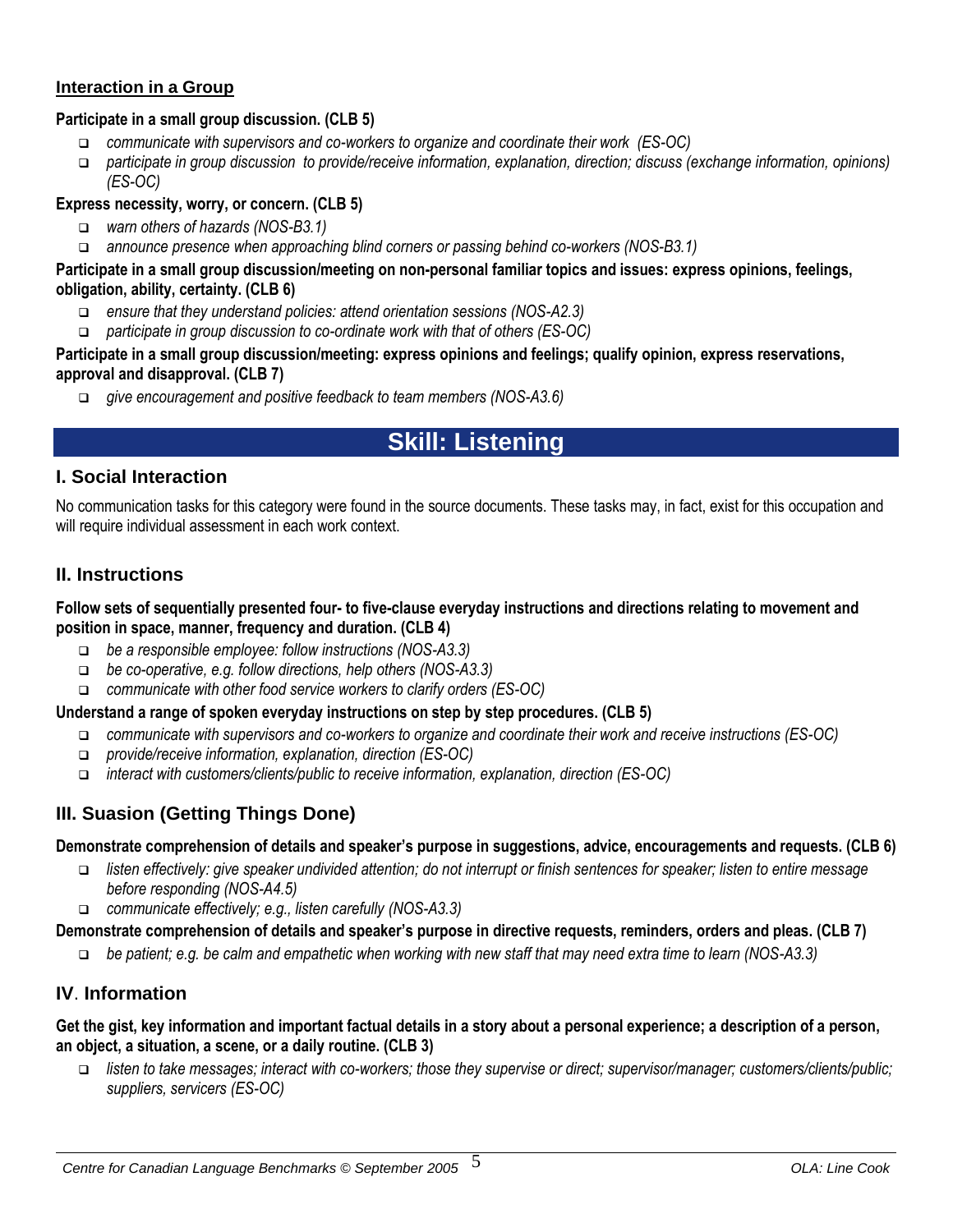#### **Demonstrate comprehension of mostly factual details and some inferred meanings in a story about obtaining goods or services; a report or a forecast; a news item. (CLB 4)**

 *respond to customer inquiries about particular menu items, including questions about ingredients to which the customer is allergic (ES-OC)*

# **Skill: Reading**

# **I. Social Interaction Texts**

**Identify factual details and inferred meanings in moderately complex notes, e-mail messages and letters (personal and public) containing compliments, invitations, likes, dislikes, preferences. (CLB 5)**

*read comment sheets and letters from customers (ES-RT)*

# **II. Instructions**

#### **Follow one- to five-step common everyday instructions and instructional texts. (CLB 3)**

*read written instructions for particular work tasks, such as for cleaning a piece of equipment (ES-RT)*

# **Follow one- to six-step common everyday instructions and instructional texts. (CLB 4)**

- *co-ordinate guest check items with other team members involved (NOS-E2.1)*
- *follow manufactures' instructions for disassembling and cleaning, for example: range tops, ovens, broilers etc (NOS-B4.1)*

#### **Understand and follow moderately complex written instructions for seven to 10-step procedures. (CLB 5)**

- *read and implement written shift duties and instructions (ES-RT*
- *use convenience foods: follow directions on package for preparation and use (NOS-E2.7)*

#### **Follow a set of common everyday instructions (up to 10 steps) when not presented completely in point form: sequence/order must be inferred. (CLB 6)**

- *remember the details of their current orders, such as which steaks are to be rare and which ones well done (ES-TS)*
- *remember special instructions for a particular function, and last minute changes to these functions (ES-TS)*

#### **Follow formal instructions of advisory, instructional texts, and instructions for a familiar process/procedure that require integration of several pieces of information. (CLB 9)**

*scan safety manuals for instructions on the safe use of chemicals (ES-RT)*

# **III. Business/Service Texts**

#### **Find information in formatted texts: forms, tables, schedules, directories. (CLB 3)**

- *read signs, labels or lists (ES-DU)*
- *obtain information from sketches, pictures or icons (ES-DU)*
- *assist in process of receiving food: check purchase order to ensure delivery matches specifications; check manufacturers' labels for best before dates (NOS-D2.1)*

# **Get information from short business brochures, notices, form letters and flyers. (CLB 3)**

- *read guest checks (ES-DU)*
- *read guest checks to determine food orders and order of activities (NOS-A3.3)*
- *read postings on bulletin board (NOS-A2.2)*

#### **Find information in formatted texts: forms, tables, schedules, directories. (CLB 4)**

- *read tables, schedules or other table-like texts (ES-DU)*
- *read completed forms containing check boxes, numerical entries, phrases, addresses, sentences or texts of a paragraph or more (ES-DU)*

#### **Get information from short business brochures, notices, form letters and flyers. (CLB 4)**

- *read labels of kitchen cleaning supplies carefully: note WHMIS symbols and classifications (NOS-B4.1)*
- *identify components of a guest check: table number, number of guests, server name, time and date of order, menu items required, e.g. 'clubhouse sandwich', modifiers required, e.g. 'without mayonnaise', special requests, e.g. 'soup first', 'allergy to peanuts' (NOS-E1.3)*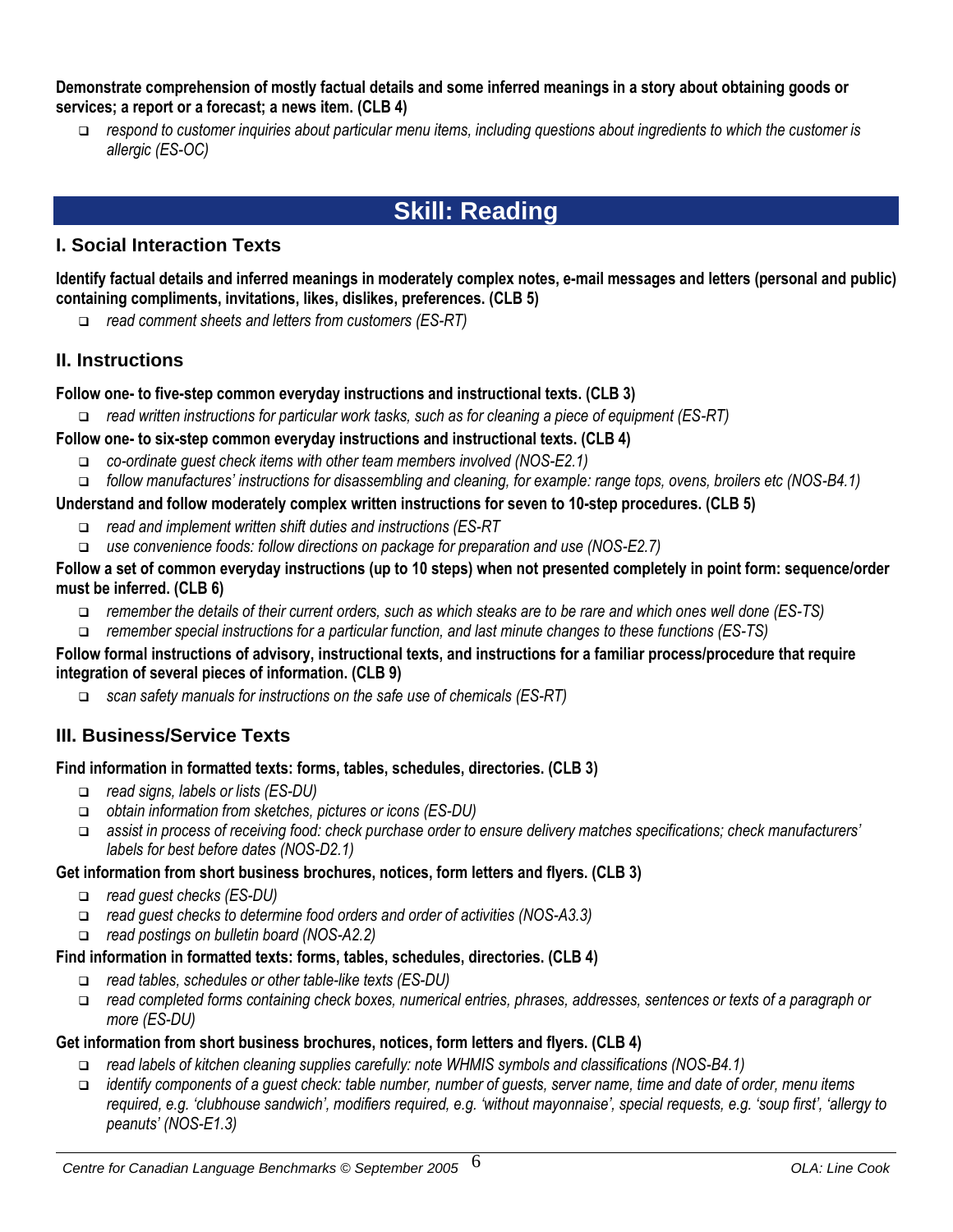**Identify factual details and some inferred meanings in moderately complex business/service texts, including formatted texts. (CLB 5)**

- *locate and read labels and symbols relating to the Workplace Hazardous Materials Information System (WHIMS) (ES-DU)*
- *follow general guidelines for storage: stock rotation: check labels for best before date (NOS-D3.1)*
- *follow recipes and methods of cooking (NOS-A3.4)*

**Identify factual details and some inferred meanings in moderately complex texts containing advice, requests, specifications. (CLB 6)**

*read work schedules and read function sheets (ES-DU)*

*cook food to order: determine menu and/or recipe specifications (NOS-E2.1)*

**Locate three or four pieces of information in moderately complex formatted texts. (CLB 7)**

*know all ingredients in menu items: read recipes (NOS-E1.1)*

**Identify factual and inferred meanings in written proposed solutions, recommendations and proposals; and in statements of rules, regulations, laws and norms of behaviour. (CLB 8)**

- *remember health and safety standards for the care and preparation of food (ES-TS)*
- *read training manual or employee manual to ensure understanding of policies (NOS-A3.4)*

# **IV. Informational Texts**

**Get the gist, key information and important detail of simple, explicit two- to three-paragraph texts (e.g., news articles, educational/content materials, stories). (CLB 4)**

*look up food preparation information in recipes (ES-TS)* 

**Demonstrate comprehension of a two- or three-paragraph moderately complex descriptive or narrative text on a familiar topic. (CLB 5)**

 *scan a variety of news media for information about changing weather conditions and up-coming events which could impact the planning of production that week (ES-TS)* 

**Show comprehension of a one-page moderately complex descriptive/narrative text on a familiar topic. (CLB 6)**

*read pamphlets dealing with hygiene in a food environment (ES-RT)*

**Demonstrate comprehension of a one- or two-page moderately complex extended description, report or narration on a familiar topic. (CLB 7)**

*read house policies and procedures (ES-TS)*

**Demonstrate comprehension of factual details and inferred meanings in an extended description, report or narration when events are reported out of sequence. Draw conclusions. (CLB 8)**

*read cook books and industry newsletters (ES-RT)*

#### **Information Literacy/Reference and Study Skills Competencies**

**Access/locate/compare two or three pieces of information in a CD-ROM electronic reference source. (CLB 6)**

- *get recipes and food specifications from a database (ES-CU)*
- *use a spreadsheet for recipe conversions (ES-CU)*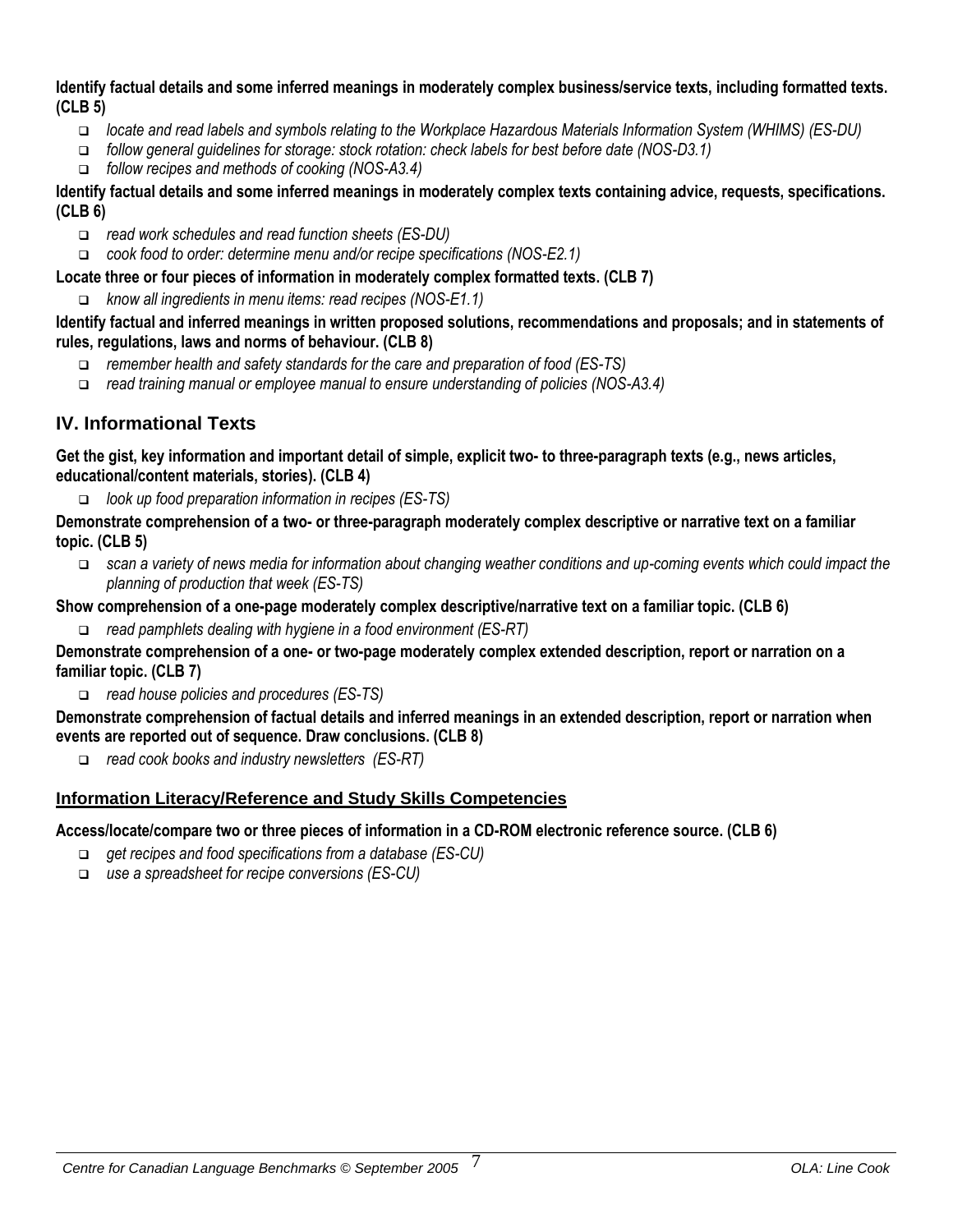# **Skill: Writing**

# **I. Social Interaction**

No communication tasks for this category were found in the source documents. These tasks may, in fact, exist for this occupation and will require individual assessment in each work context.

# **II. Recording/Reproducing Information**

#### **Copy short texts to record information for personal use, or to complete tasks, or to learn information. (CLB 4)**

- *write texts requiring less than one paragraph of new text to organize/to remember (ES-W)*
- *write texts rarely requiring more than one paragraph to keep a record/to document (ES-W)*

# **III. Business/Service Messages**

#### **Convey simple business messages as written notes. (CLB 3-4)**

- *write lists of foods required (ES-DU)*
- *write "to do" notes for themselves and co-workers (ES-W)*
- *mark delivery date on damaged or decaying products, e.g. meats, dairy products (NOS-D2.1)*

#### **Fill out forms. (CLB 5)**

- *complete forms by marking check boxes, recording numerical information or entering words, phrases or sentences (ES-DU)*
- *enter information in tables, schedules or other table-like texts (ES-DU)*
- *report low stock levels (NOS-D3.1)*

#### **Convey business messages as written notes. (CLB 5-6)**

- *prepare waste sheets (daily) (ES-DU)*
- *make daily preparation schedule, e.g. list and prioritize duties (NOS-A3.4)*
- *report required repairs as soon as possible, e.g. door latches or springs that do not tightly seal door, broken rubber door seals (NOS-D3.1)*

#### **Fill out moderately complex forms. (CLB 6-7)**

- *complete inventory control cards, requisitions and order forms (ES-DU)*
- *assist in process of receiving food: notify supervisor in event of discrepancies (NOS-D2.1)*

#### **Convey business messages as written notes to pass on routine information, make requests, or respond to recommendations and warnings. (CLB 7)**

- *write incident reports and complete Worker's Compensation Board forms (as required) (ES-W)*
- *outline steps of problem-solving process: follow up, if necessary; record problem and solution (NOS-A5.3)*
- *write texts rarely requiring more than one paragraph to inform/to request information (ES-W)*

#### **Convey business messages as written notes, memoranda, letters of request, or work record log entries, to indicate a problem, to request a change, or to request information. (CLB 8)**

- *use quality indicators to determine quality of products: if quality is unacceptable when receiving, preparing or cooking food, take appropriate action, e.g. notify supervisor (NOS-D1.1)*
- *recognize and report unsafe or damaged equipment, e.g. to supervisor (NOS-B3.2)*
- *record details of emergency: date and time of report, nature of emergency, time authorities were contacted and when they arrived, actions taken, name and telephone numbers of witnesses (NOS-B3.8)*

# **IV. Presenting Information**

#### **Write a short text about a personal or familiar situation, event, personal experience, future plans. Explain reasons. (CLB 4)**

 *assist in process of receiving food: report to supervisor: meat, fish, seafood and poultry, that is: slimy, smelly, showing signs of rodent or insect attack (NOS-D2.1)*